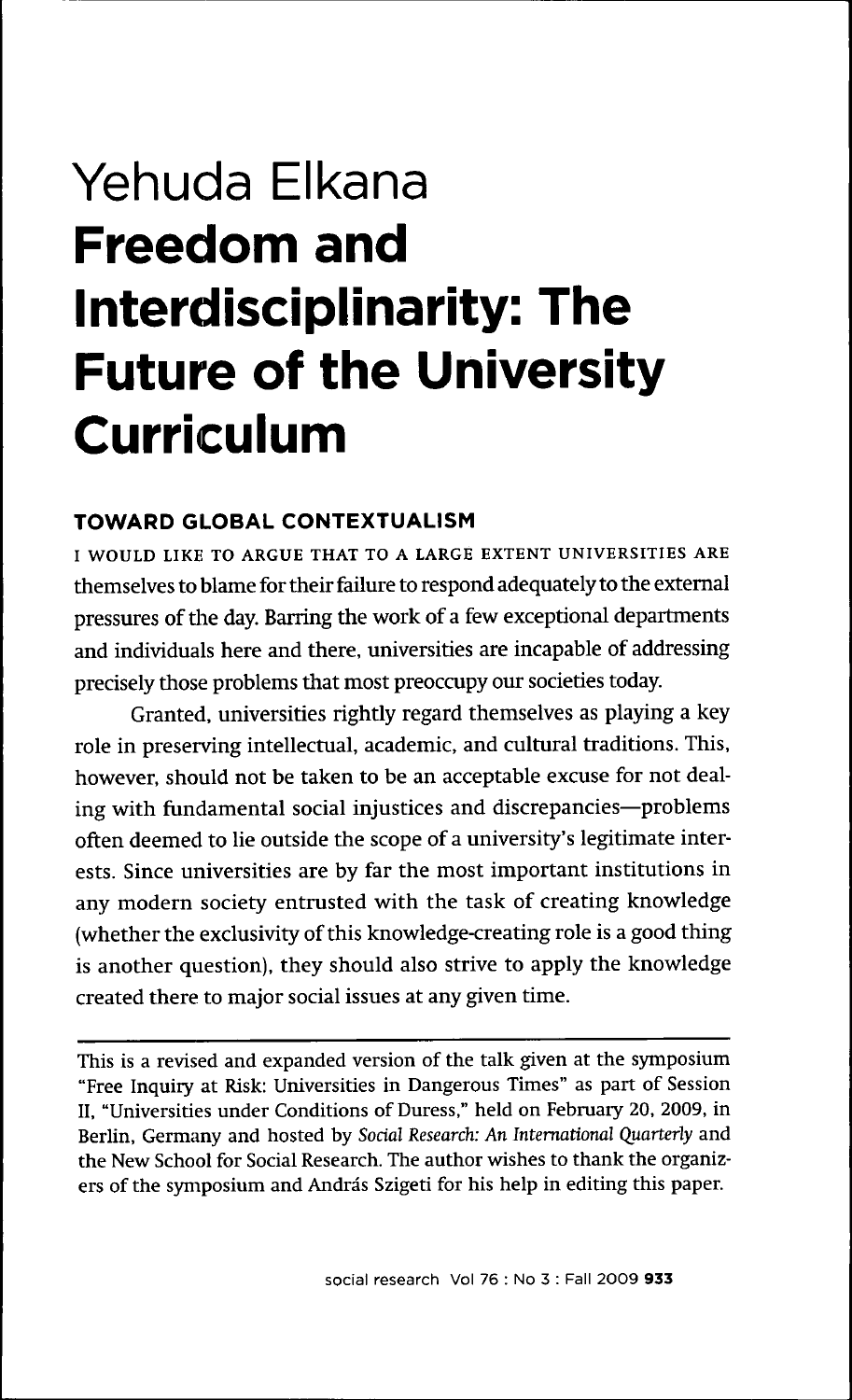A few examples will illustrate my thesis. It would be difficult to find a significant department of economics sponsoring a major research program focused on the nature of the public good. Further, there is almost no serious university department that would work to combine sociological, anthropological, historical, and psychological knowledge to help us deal with the spread of infectious diseases such as HIV/AIDS, multidrug-resistant tuberculosis, or malaria. By the same token, few university-based research centers or integrated research programs investigate the political, economic, societal, and cultural implications of the spread of religion in our world today. It is clear that political theorists cannot do this job on their own. Finally, even though by now there is almost universal consensus about the fact of global warming, we do not have the sought-after intellectual answers to this crisis—to the extent that leading experts disagree not only on possible solutions—but also on whether the catastrophe is due in two years or rather two hundred years.

Paradoxically, by stretching the university's functions and capacities to the breaking point and blurring its identity, globalization created the exact opposition of what we should expect of places of learning and scholarship today. As I have argued in a number of my writings, what we need is to move away ftom local universalism and work towards global contextualism (see, for example, Elkana, 2000).

In a nutshell, global contextualism is the idea that, whatever the academic discipline, every single universal or seemingly context-independent theory or idea rooted in the tradition of the Enlightenment should be rethought and reconsidered in every other political or geographical context. Global contextualism is one of the most important developments in world history since the Enlightenment, and universities are uniquely placed to help us to understand it and to promote its growth. All the more regrettable that practically no university raises serious questions concerning the structure of the relevant contexts.

Although it is hard to do justice to the complex issues of contextualism here, it is clear that to raise a question about context is first and foremost to raise a question about meaning. But it is precisely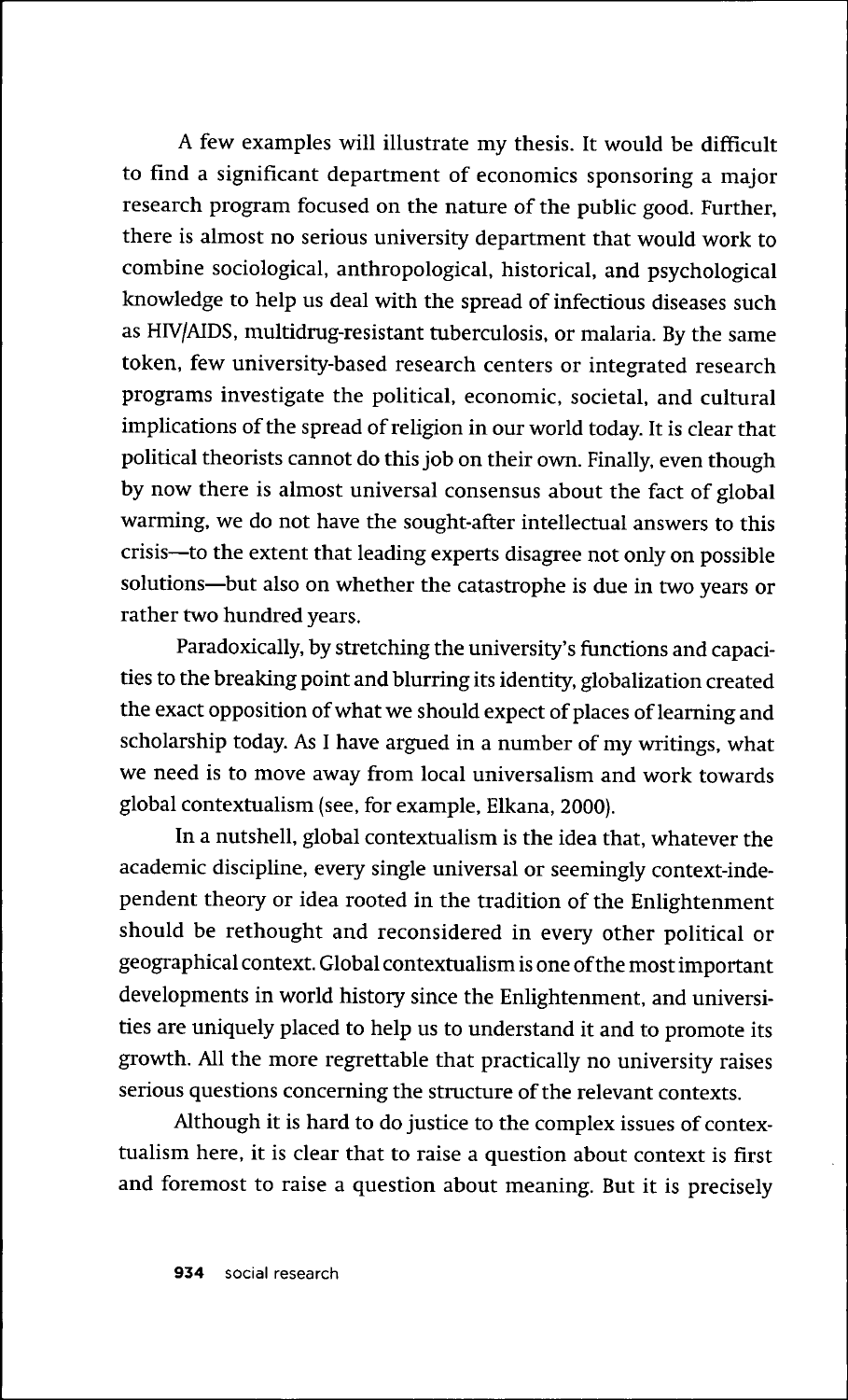meaning—with all its flexibility, plasticity, ambiguities, and contradictions—that is neglected by universities for both systemic and intellectual reasons, and to which reasons I now turn.

### **ACADEMIC FREEDOM**

Academic freedom is severely limited for students, graduate students, and early career academics alike. What results from the way an academic career is currently structured is that young people are thrown into a groove that they can never leave if they ever want to remain successful in academe.

Let me offer a number of further examples. Consider, first, what is happening in economics departments. The problem is not so much pluralism. Rather, the real challenge is to create an integrated discipline, a new body of economic theory, bringing together mathematics and other traditional interests of economists with a novel emphasis on norms, aspirations, values, and social ideals. Such a unified theory is a must if economics is to remain pertinent to today's needs and problems.

Here is a second example. Jerome Bruner (1990) has convincingly argued on a number of occasions that psychology, cognitive science, and other related disciplines systematically neglect meaning and ignore the fact that meaning is socially constructed. This failure is not just a coincidence or a fiuke. It is perpetuated by well-entrenched systemic failures, incentives, or even express institutional prohibitions.

As a result, graduate students are frequently not allowed to carry out research in these areas. They simply are not given the place, the infrastructure, the incentives, and general wherewithal to do and publish innovative work on meaning. To be fair, this situation has changed somewhat owing in no small measure to Bruner's pioneering work on narratives. For example, narrative was introduced at Columbia in the teaching of law. Interestingly, this development has been paralleled by the introduction, also at Columbia, of narrative medicine at the medical school. These are laudable attempts to break with earlier practices to exclude the study of meaning from teaching and research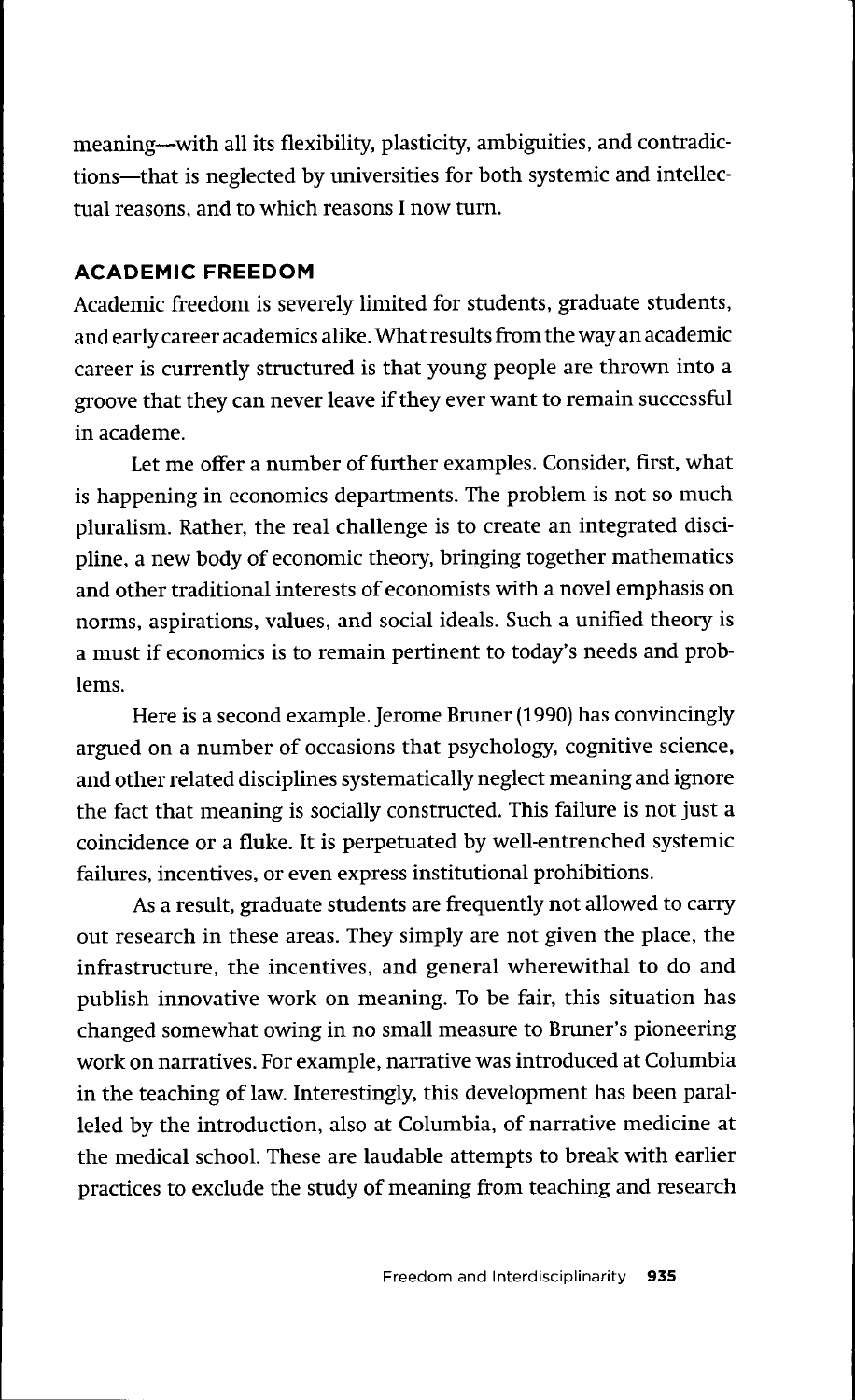at psychology and cognitive science departments, but they are not sufficient on their own.

There is a good case to be made that the exclusion of semantics is largely due to the success of the Chomskyan research program. I should make it clear, however, that I do not advocate here a return to the pre-Chomskyan era. Nor do I wish to underplay the enormous achievements of Chomskyan linguistics. Having said that, it is imperative that we develop universities in areas beyond what has been achieved so far. In particular, we must look to develop a kind of semantics based on Chomskyan syntax and linguistics. That is a considerable challenge, but it has to be tackled and has to be tackled by the universities themselves.

Another important example is the ongoing struggle at many universities to separate the study of sociology from anthropology: "Sociology is about us, anthropology is about them." This is another old-fashioned distinction that needs to go.

These antiquated curricular practices are paralleled by the design of the grant system for funding academic research. Foundations attune themselves entirely to the research agenda and institutional organization of universities. This is an unholy alliance that severely limits the academic freedom of the research community. In Germany, for example, the richest donor, the Volkswagen Foundation, talks about embracing interdisciplinarity as an important priority. At the same time, it has no committees to foster and to evaluate truly interdisciplinary research. These are, I am wholly aware, controversial claims. But what I am describing here are fundamental mutations in the institutional framework of academic research and urgently need to be addressed.

Discussions on curricula and institutional design often tend to concentrate exclusively on elite universities—that is, the great research universities of the United States and the handftil of leading universities in Europe. However, this focus on a few outstanding institutions can easily mislead those thinking about the future of academic research and higher education.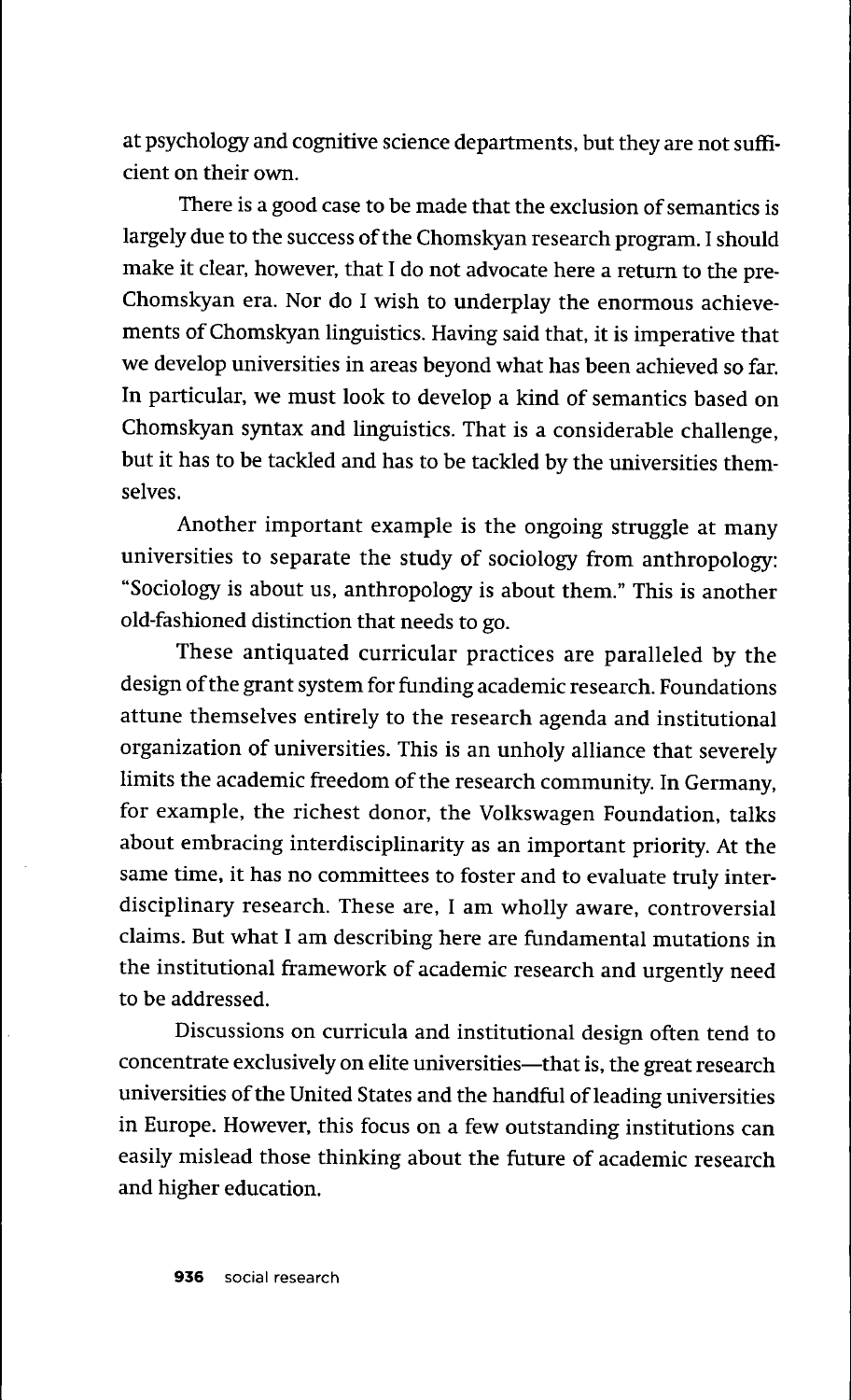Witness the growing pressure to produce publications. This by now has become a sine qua non of academic success, indeed even of mere survival in academe. But it is perhaps the most important limitation on genuine academic freedom, a constraint that is all the more regrettable as all practicing academics are familiar with the inferior quality of arguably as much as 80 percent of international publications. This figure stands in stark contrast to the huge burden the imperative to publish places on the shoulders of scholars and professors.

Once again, we will find that this imperative was originally suited to small elite universities and a small group of outstanding researchers. It is only in the case of this select group that the teacher and the researcher must in fact be identical. Yet this requirement has by now spread to huge "multiuniversities": every faculty member has to be a researcher and, what is worse, author of an unending outpouring of publications.

As a matter of university policy, it would be worth investigating whether these two activities could be separated. The basic idea would be to offer different streams to those who really deal with the top 3 percent going into advanced scholarship and to those who are going to combine teaching and research or not undertake independent research at all. Most important, for this second group we should consider doing away with the unbearable burden of publishing because this has now spread in the system to such an extent that it threatens to undermine it as a whole.

#### **RETHINKING THE CURRICULUM**

Further solutions to the problems sketched above must concentrate on developing a new kind of undergraduate curriculum that responds to basic demands for the twenty-first century. These demands cluster around the following three challenges: genuine interdisciplinarity, education of concerned citizens, and fostering nonlinear thought. I will address each of these.

We cannot abandon teaching disciplines without giving way to the loss of intellectual responsibility. However, it is time we took note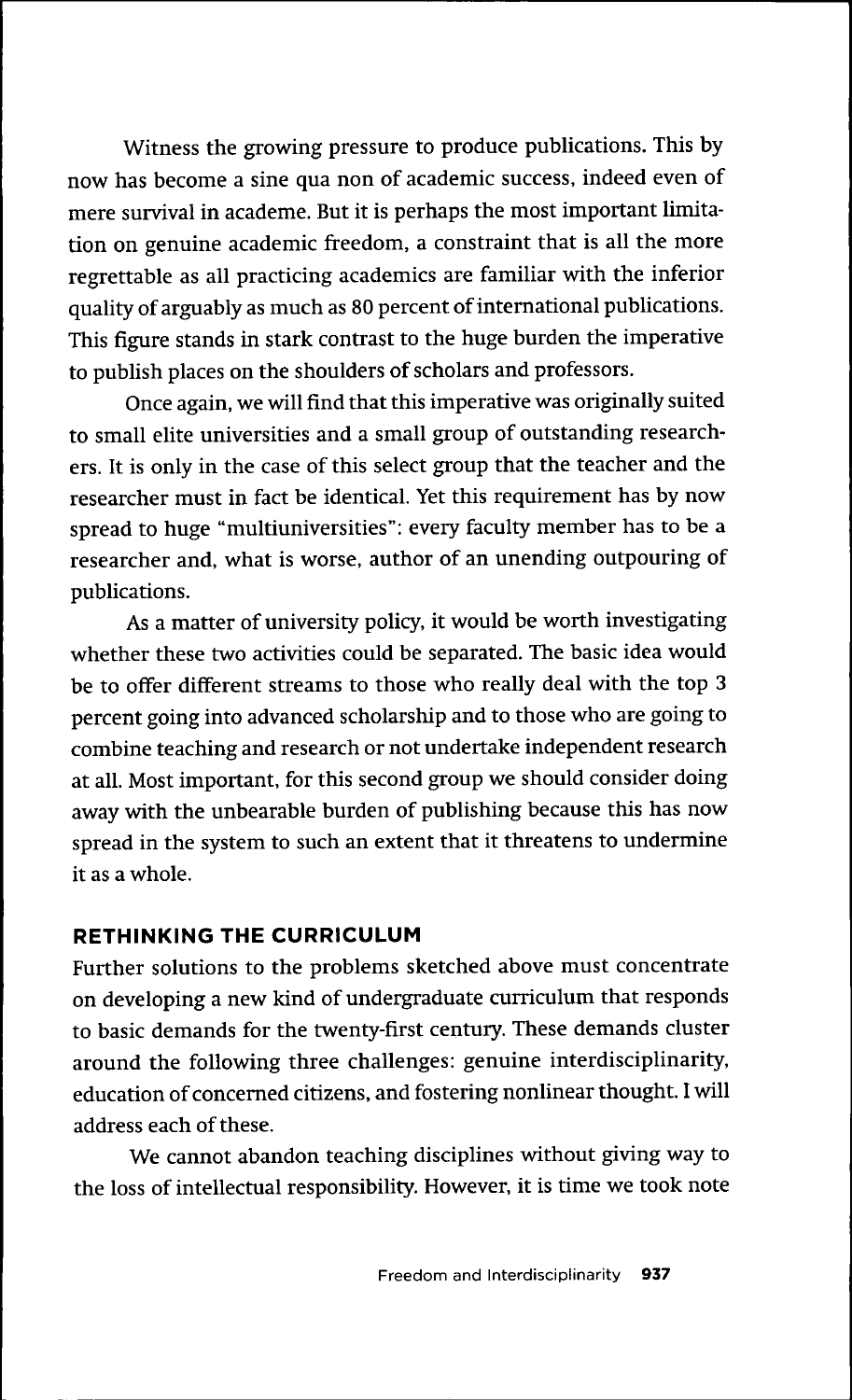of the fact that a young person, after completing three or four years of university studies, will typically face problems "out there" that are interdisciplinary in nature. This is irrespective of whether he or she goes onto to do research, joins an NGO, goes into politics, or chooses some other profession.

When a problem is interdisciplinary in this sense, no existing disciphne will provide the wherewithal to deal with it on its own. But how can young people be trained for such a situation? Higher education today lacks the resources, both institutionally and intellectually speaking, to prepare young graduates for these real life situations posed by the exigencies of their profession or research.

Even when universities, research centers, or funding organizations do take on board the notion of interdisciplinarity, they usually commit what we can call the "interdisciplinary fallacy." We see this fallacy at work when donors or university administrators act on the mistaken assumption that to solve a problem that goes beyond the scope of any given discipline, one merely has to convene representatives of various disciplines and "put them in a room" for a solution to emerge. What is fundamentally wrongheaded about this approach is the failure to recognize that 10 difterent mindsets sitting in one room will not come to much. Instead, we need scholars who in addition to knowing their own disciplines are capable of a genuinely interdisciplinary way of thinking.

In order to acquire this interdisciplinary way of thinking, rigorous and stimulating training is required from the early undergraduate level. I do not have the space here to describe in detail how such training ought to be designed, but I can offer a few examples. First, as already noted, in order to train a person to think in terms of disciplinary paradigms *as well as* beyond the limits of the disciplines, we will need to begin with freshmen and not with advanced students already seeking a doctoral degree. It is too late for someone writing a doctoral dissertation in physics to discover that, for example, quantum theory and the theory of relativity can conceptually conflict in a most fundamental way.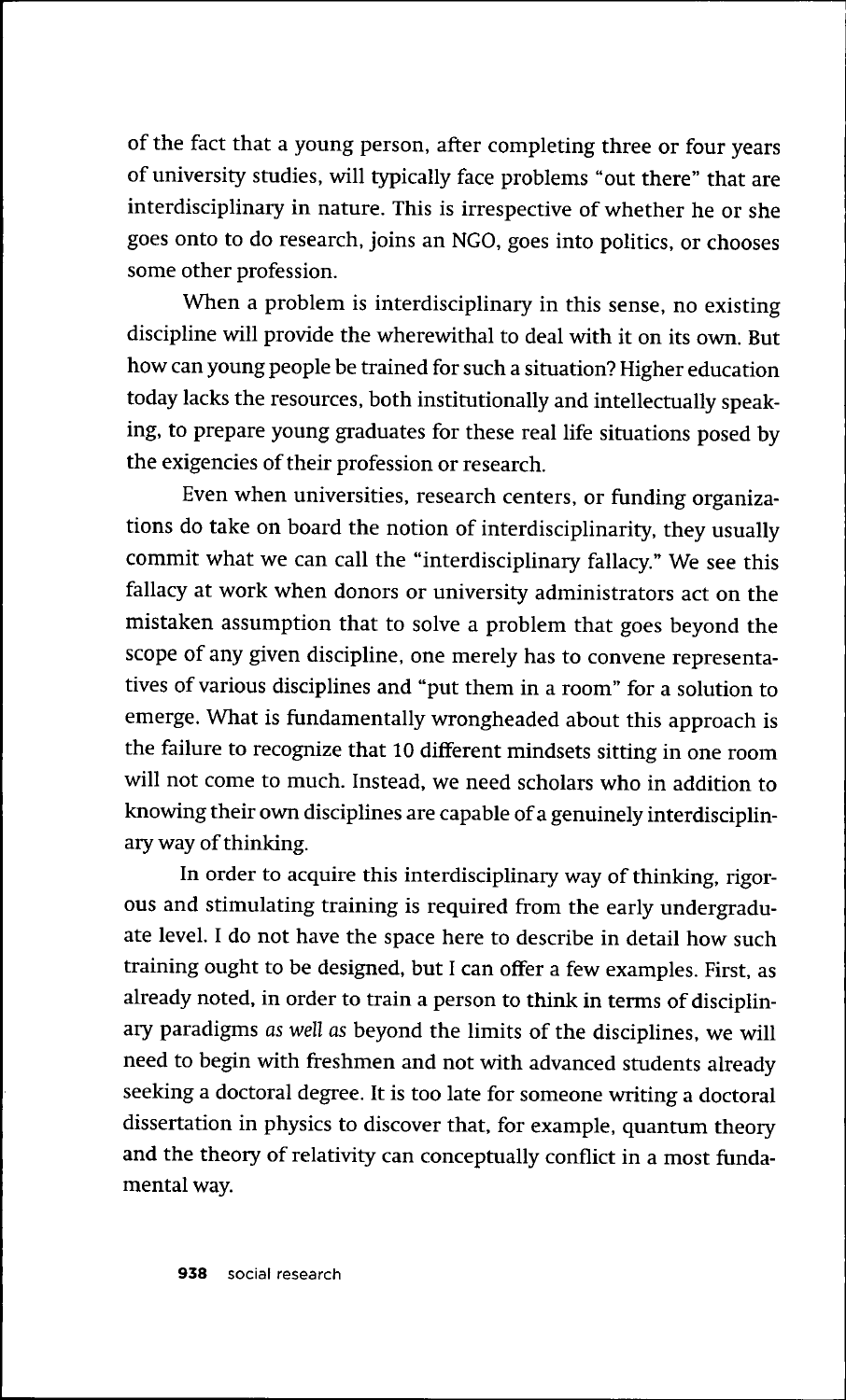For these reasons, the idea proposed here is to teach, for example, a basic introductory undergraduate course in physics or a basic introductory undergraduate course in economics, and in parallel to each of these introductory courses another course that exposes students to conceptual inconsistencies, to facts where the theory does not work, or even to the basic incoherence or incompleteness of the theories as such. In an ideal world, one and the same professor would teach these parallel courses in the given discipline, although everybody familiar with the exigencies of higher education knows that this last suggestion would be hard to put into practice.

Our century-old resistance to such ideas stems ftom preconceptions concerning the needs of children and young people. Particularly popular and of most sinister influence has been the thought that what an aspiring and gifted young person really needs is intellectual certainty. But what a young person really needs is emotional certainty, not intellectual certainty! Overseeing this basic truth has been responsible for the overwhelming ambition of most authors of university curricula not to expose young people to contradictory or conflicting ideas. This is an absurdity. Highlighting and even embracing contradictions should in my view be a key desideratum of higher education from freshman level on.

The second fundamental objective in redesigning curricula is to foster the education of what I call concerned citizens. Although the term "concerned citizen" carries moral implications too, I am not so much concerned here with the ethical dimension, but rather with the underlying cognitive and intellectual content of this term.

Quite simply, educating concerned citizens is to educate young people to understand the main problems of the world you find on the pages of any good daily newspaper Why is it, we may want to ask, that we have so little understanding of how to fight poverty and how to help the "bottom billion" (to use Paul Collier's term) (Collier, 2007)? Why is it that we do not know how to come to grips with the medical, social, and economic problems of worldwide epidemics? Problemoriented thinking focusing on such issues must be introduced already at the undergraduate level.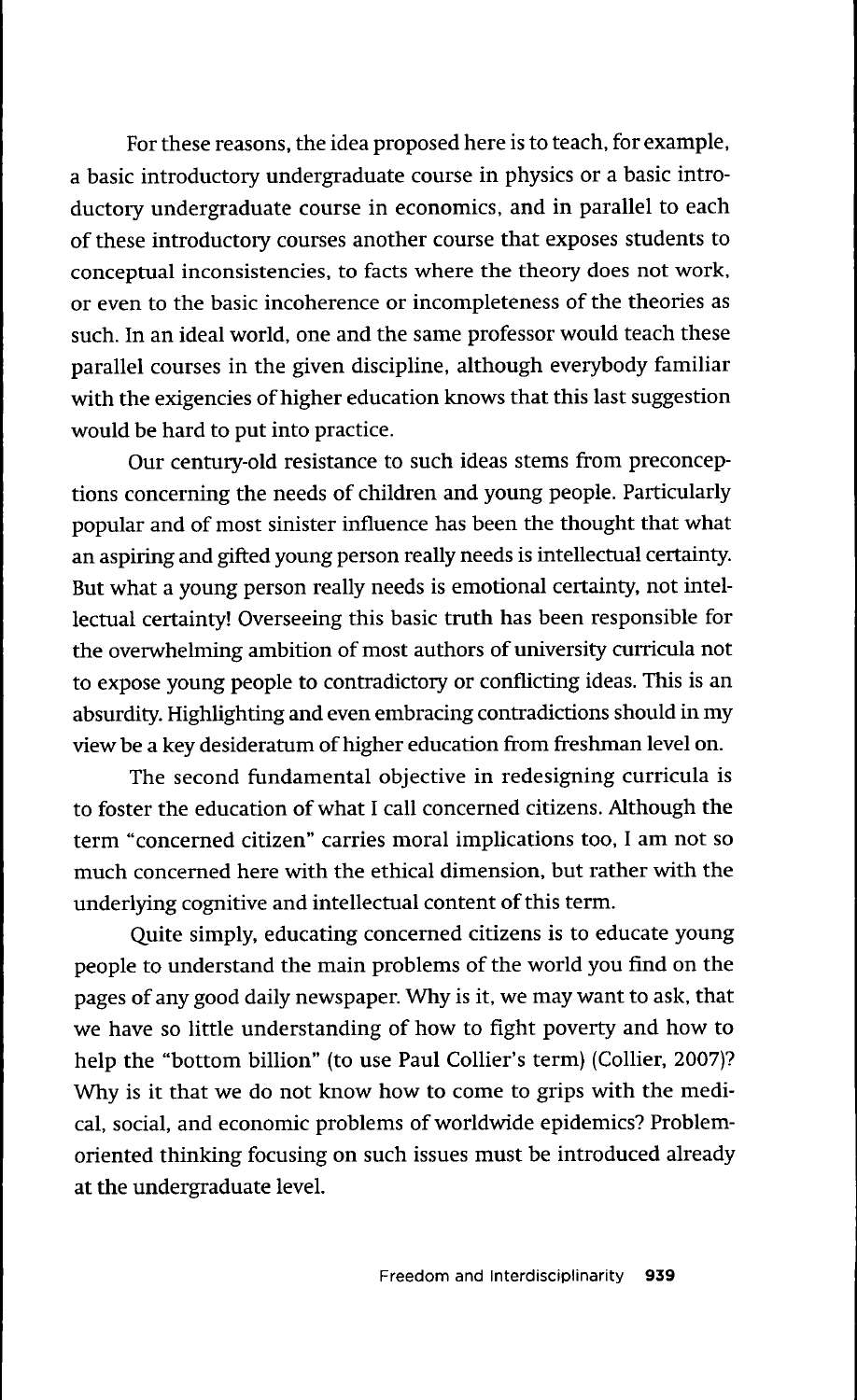Finally, we need to understand and draw practical conclusions from the fact that almost all the problems we grapple with today are nonlinear in terms of the mode of thinking and method they require. That is to say, they are nondeterministic and often resist reductionism or a breakdown into "digital" polarities. They are much more complex and ambiguous, seething with contradictions.

However, very little nonlinear thinking is taught at universities today. Our undergraduate education in the natural sciences and the social sciences promotes purely linear approaches in the hope that the Great Truth is "out there" somewhere. ,

Needless to say, nonlinear thinking is a complex and difficult idea. However, I suggest we resist the answer favored by many mathematicians. The gist of this answer is that the adequate mathematical expression of nonlinear problems is given by partial differential equations and so one can begin to talk about nonlinear problems only once one has reached the subject of partial differential equations in one's fourth or fifth year of studying mathematics. That is nonsense. Nonlinear thinking is an approach that we have to introduce from the first year on and we have to redesign our curricula accordingly no matter how difficult that may seem at the outset.

# **CURRICULUM RESEARCH AND THE FUTURE OF HIGHER EDUCATION**

I will conclude by saying a few words about curriculum research. The notion of curriculum research is almost entirely unknown in Europe. It is typically confused with didactics. The United States is the only country where serious attention is paid to curriculum research.

Curriculum research involves the epistemologically oriented study of the foundations of areas, disciplines, or clusters of disciplines and the utilization of theoretical findings in teaching and the design of research programs. Without a serious commitment to curriculum research—a complex undertaking involving the concentrated effort of several teams over many years—no university reform can be successful.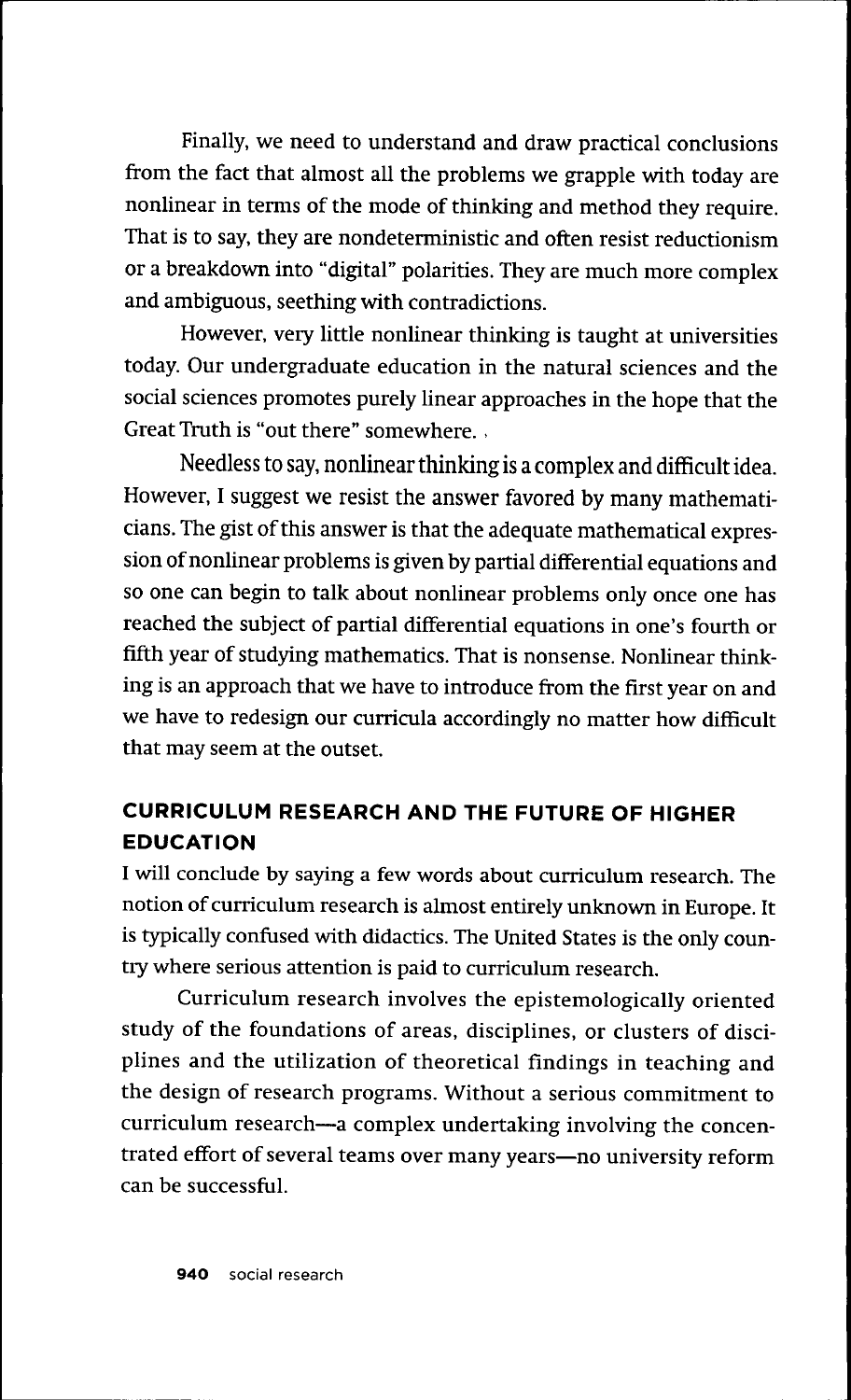The short-term prospects for such an intellectual enterprise are not optimistic. In the wake of the financial crisis, "the gatekeepers" are becoming stronger and stronger and more and more resistant to the idea of change. Therefore, universities are unlikely to become our main partners for curriculum research and curriculum reform in the near future. Support has to come from the outside: from independent foundations, strategic alliances with stakeholders in the private sector, intergovernmental research organizations, and more. At a later stage, the novel curricula will have to be tested at a few experimental universities as well. This, I believe, is a formidable but worthwhile challenge for the years to come.

Let me end on an optimistic but, I hope, not irrationally optimistic note. Many of the problems I have outlined emerged because young people have tended not to go into politics or into academe for the last 30 years. As a result, the world of academe has very few genuinely gifted researchers and politics has very few genuine thought leaders and agents of change. Talent has preferred making money or choosing law instead, more so than ever during the last 10 years.

According to some recent estimates, as many as 60 percent of the most talented graduates have gone to Wall Street during the last few years. Clearly, this bubble has burst. Perhaps we can draw some optimistic conclusions from this too. For the last decade, many thought wrongly that globalization would abolish the nation state. That did not take place, but the nation state certainly did become weaker.

Once again, however, we see national governments and national institutions acquiring new strength in the wake of the global economic and financial crisis. At the same time, the increasing influence of governments will predictably lead to a strengthening of the party system. As a result, many gifted young people who now have nowhere to go will once again choose academe and politics. This may well become the trend dominating the higher education sector in the coming years.

This forecast is certainly optimistic, but perhaps not overly optimistic. We have some reason to hope that the growing significance and intensity of political life will attract better people, who in turn will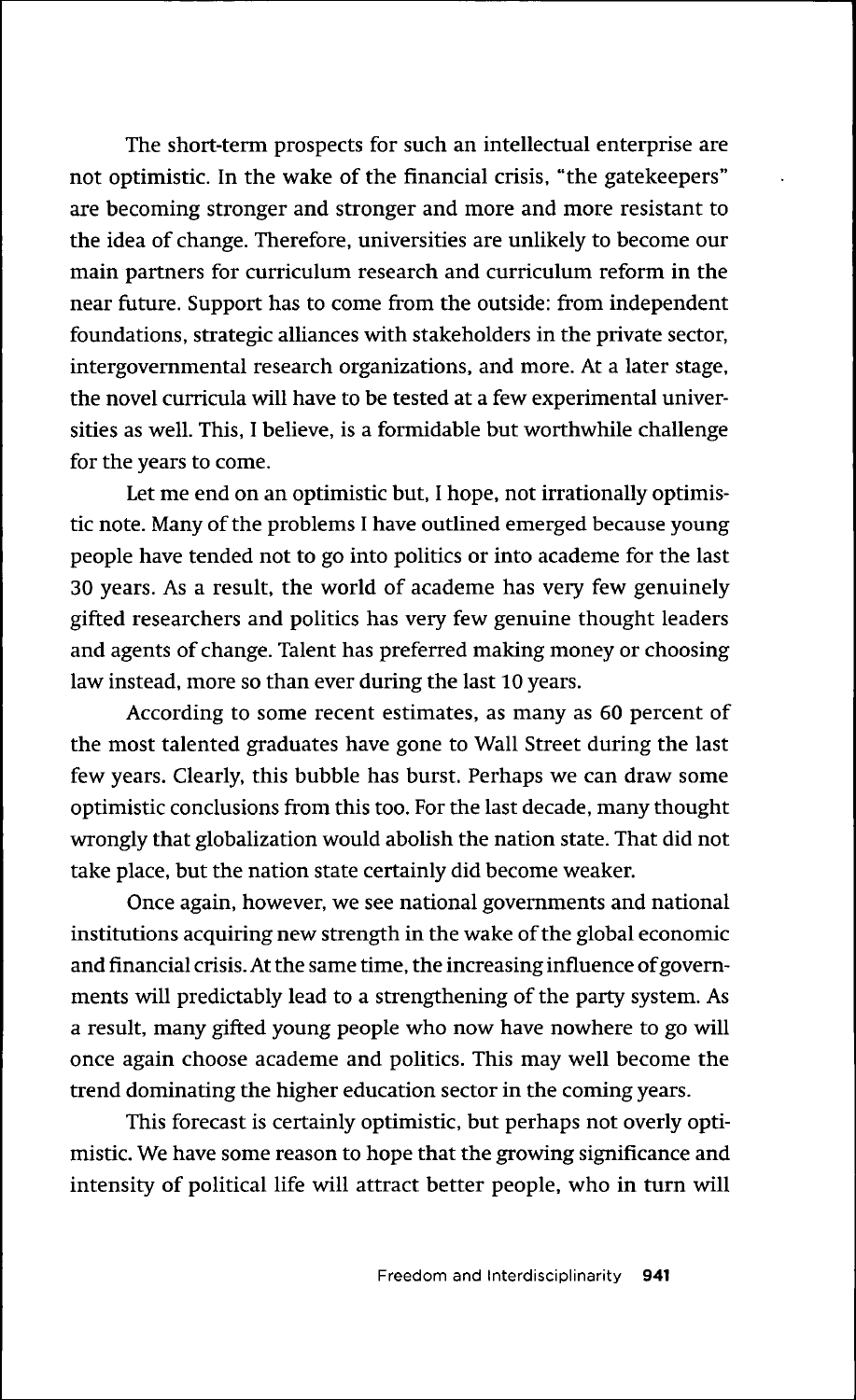turn to the universities again for intellectual ammunition and knowledge better suited to handling today's problems. That could provide new incentives to change the university system and put pressure on the political domain to seriously engage with science, research, and universities in a dialogue of equals. If the diagnosis I have sketched does justice to the facts on the ground, then such new incentives and such encouragement *will* be sorely needed for a brighter future in higher education.

#### **REFERENCES**

- Brunner, Jerome. Arts *of Meaning.* Cambridge: Harvard University Press, 1990.
- Collier, Paul. *The Bottom Billion.* New York: Oxford University Press, 2007.
- Elkana, Yehuda. "Rethinking, NotUnthinkingthe Enlightenment." *Debates on Issues of Our Common Future.* Ed. Willhelm Krull. Weilerswist: Velbrück Wissenschaft, 2000.